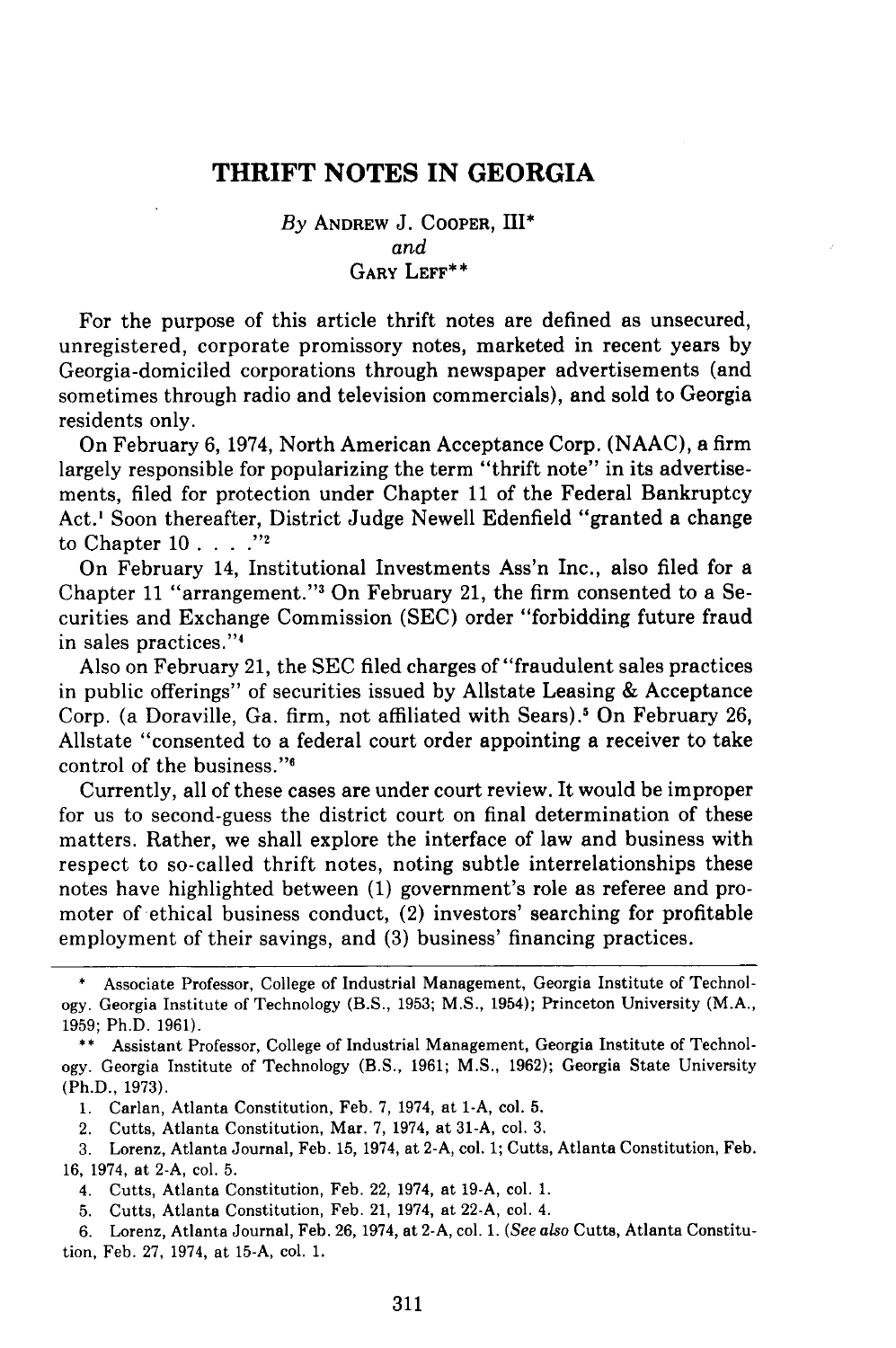#### **I.** REGULATION **AND** THE INVESTMENT PROCESS

The purpose of the Securities Act of **1933,** as stated in its preamble, was "to provide full and fair disclosure of the character of securities sold in interstate and foreign commerce and through the mails, and to prevent frauds in the sale thereof. . **.** . **"I** But, in the words of a noted authority, **"[ilt** should be pointed out that the **SEC** is not concerned with the investment value of the securities being issued, only with the presentation of complete and accurate information."<sup>8</sup>

The **1933** Act exempted from registration requirements securities "offered and sold only to persons resident within a single State or Territory, where the issuer of such security is a person resident and doing business within, or, if a corporation, incorporated **by** and doing business within, such State or Territory." But the key words "resident within" and "doing business within" have been subject to much judicial debate. Recently, the **SEC** further clarified these terms through its new Rule 147, effective March **1,** 1974, making exemption from federal registration contingent upon a firm's deriving at least **80%** of its gross revenues from operations conducted within a single state or territory.<sup>10</sup>

The Georgia Securities Act of **1957** granted exemption from state registration to "negotiable instruments maturing in not more than twelve months from date of issuance."<sup>11</sup> It also made it unlawful "either directly or indirectly **(1)** to employ any device, scheme or artifice to defraud, or (2) to engage in any act, practice, transaction or course of business which operates or would operate as a fraud or deceit upon the purchaser or seller" of securities. 2 Section **19(b)** of the Securities Act of **19333s** permits the **SEC** to investigate fraud practiced **"by** the use of the mails, directly or indirectly **.... ""**

However, securities regulations, and securities registration, whether state or federal, have not eliminated all securities frauds, nor can they do so, as the Equity Funding and United States National Bank of San Diego collapses have shown. In addition, legislation cannot eliminate investment risk in securities untouched **by** fraud, as widespread plunges in stock market values have recently demonstrated.

Investors utilize financial intermediaries for convenience and for safety. Financial intermediation is a process whereby the investor selects a third party, normally a financial institution, to channel his funds and the funds

**<sup>7.</sup>** 48 Stat. 74 **(1933).**

**<sup>8.</sup> J. VAN HORNE, FINANCIAL MANAGEMENT AND POLICY 317** (1974).

**<sup>9. 15</sup> U.S.C.** §77c(a)(11) **(1970).**

**<sup>10. 39</sup>** Fed. Reg. **2357** (Jan. 21, 1974).

**<sup>11.</sup> GA. CODE ANN. §97-106(g)** (Rev. **1968).**

<sup>12.</sup> **GA. CODE ANN. §97-112(b)** (Rev. **1968).**

**<sup>13. 15</sup> U.S.C.** §77(s)(b) **(1970).**

<sup>14.</sup> **15 U.S.C. §877(q) (1970).**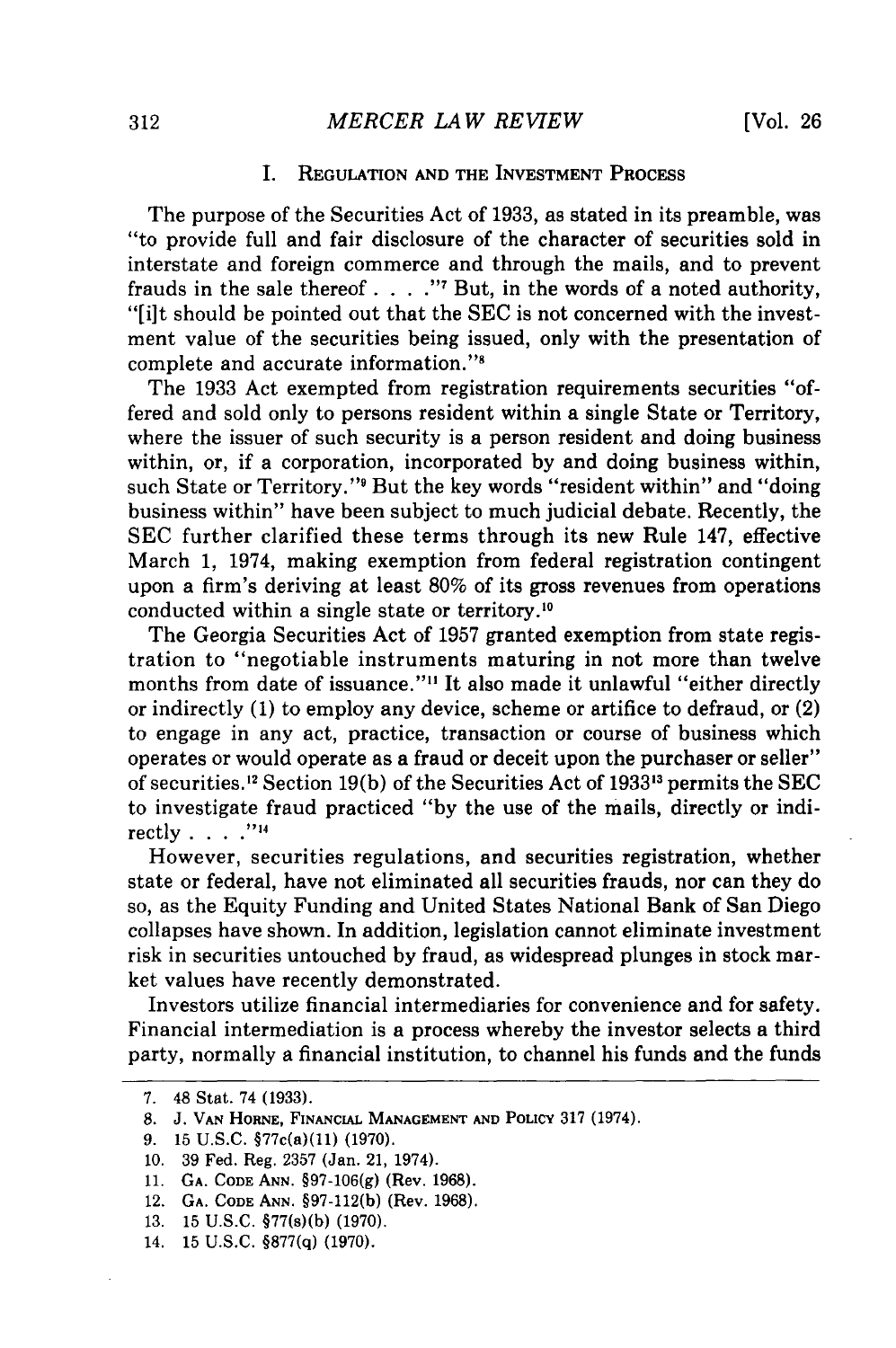of other savers to some ultimate borrower. By pooling the funds of many investors, by diversification of investments, and possibly through its own financial expertise, the intermediary might lessen risk and/or increase earnings for individual investors. Also, in the case of insured savings deposits, investors get both safety of principal and certainty of returns.

A subtle feature of government regulation probably contributed to investors' attraction to thrift notes. Regulatory authorities impose a ceiling on the rates of interest federally insured commercial banks and savings and loan associations may pay on consumer-type savings instruments.<sup>15</sup> Such regulation is intended to protect financial intermediaries from "excessive" and "ruinous" rate competition and to promote low-cost home financing. But in recent years of frequent tight monetary policy and soaring interest rates, it has also led to increased investor interest in higher-yielding, uninsured investments, a phenomenon often termed "financial disintermediation."

While the specific terms of thrift notes varied from firm to firm, and with respect to the different issues of a given firm, basically they were unsecured, available in small denominations in maturities of nine months or less (some were payable on demand), and sold to "Georgia residents only." Thus, they were freed from both Georgia and federal registration requirements, a significant cost saving for the issuers.

Doubtless some of these notes were purchased by naive investors, whose predicament today is understandably grievous. But many thrift note purchasers were knowledgeable, recognizing but underestimating the degree of risk inherent in their investments.'

Thrift note issuers increased their own financial risk if they relied heavily on selling notes payable on demand. Very few enterprises, even banks and savings and loan associations, could meet all of their liabilities at once without emergency credit sources. That is why the Federal Reserve System and the Federal Home Loan Bank System are empowered to act as lenders of last resort should their member institutions experience "runs" similar to those occurring during the 1930's. The avoidance of runs is also a sound reason for the deposit insurance provided by FDIC and FSLIC.

NAAC's inability to meet all of its demand obligations seems to have precipitated runs on other thrift note issuers. In contrast, since depositors in insured banks know that their funds are federally insured, a run on one bank need not trigger runs on other banks. In fact, with deposit insurance

<sup>15.</sup> Regulation Q of the Board of Governers, Federal Reserve System, governs banks that are members of the System. 12 C.F.R. §217 (Supp. 1974). Ceiling rates are imposed on other insured banks by the Federal Deposit Insurance Corporation. 12 C.F.R. § **329** (Supp. 1974). The Federal Home Loan Bank Board imposes rate ceilings on insured savings and loan associations. 12 C.F.R. §526 (Supp. 1974).

<sup>16.</sup> Even some state educational money was invested in thrift notes, by the Pioneer Cooperative Education Services Agency (representing 14 North Georgia School Systems). See Atlanta Journal, Feb. 27, 1974, at **15-A,** col. 1.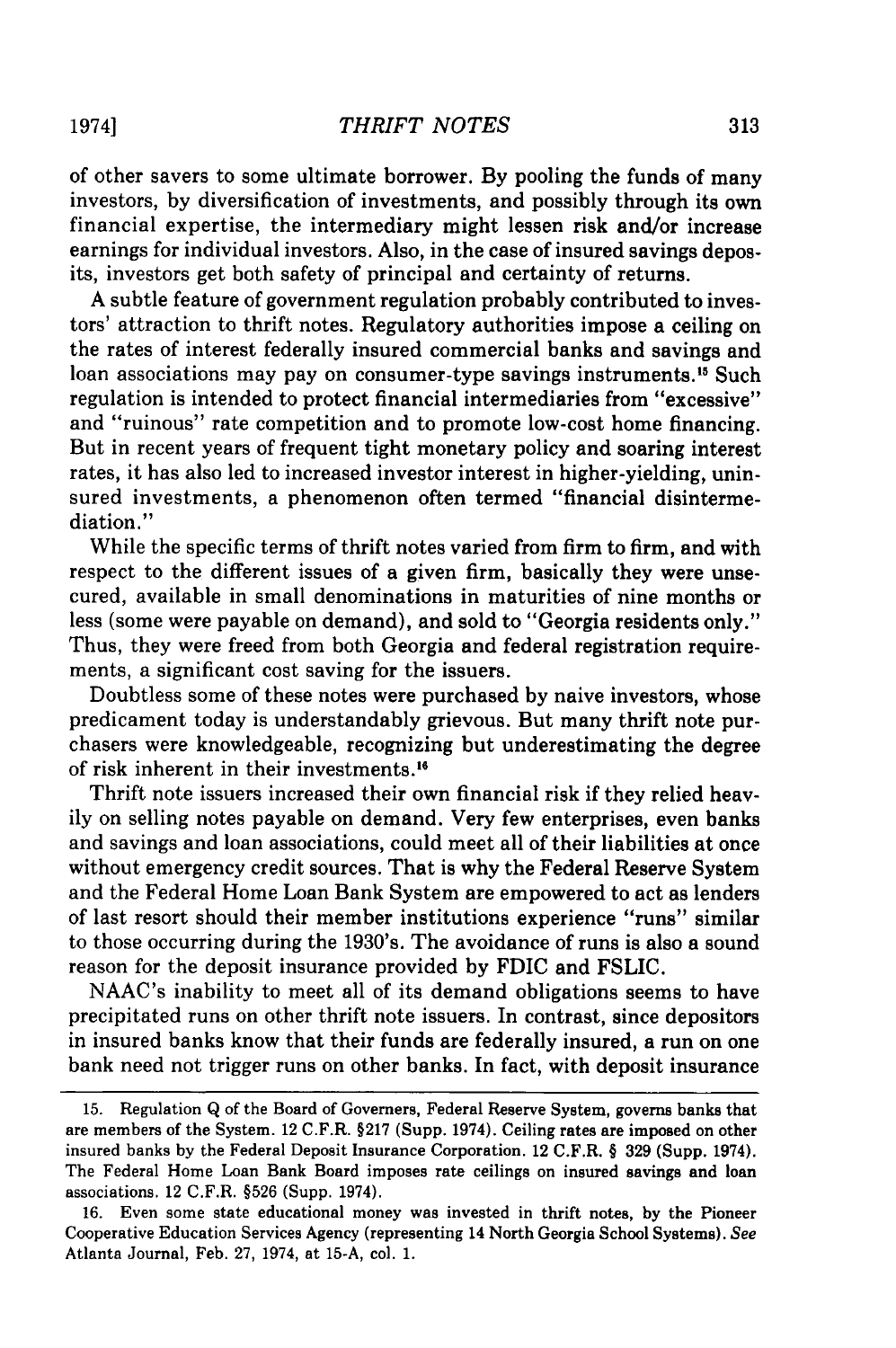in effect, even the outright failure of a bank normally results in little or no run on that bank itself."

## II. RECENT LEGISLATION **AND COMMENT**

Section 13-204.2 of the Georgia Code, adopted in 1973 as a supplement to the state's banking laws, forbids advertising that would induce investors to believe that so-called thrift notes are as risk-free as federally insured savings deposits. Under this section, terms such as "savings," "savings account," "deposit," or "withdrawal" cannot be used in advertisements for such notes. It might be wise, however, to strengthen this section by requiring that future thrift note advertisements include a statement such as: "Not insured by any governmental agency," or similar wording. But our survey in late March revealed, paradoxically, that Atlanta's two largest commercial banks were issuing savings account passbooks that contained no mention of FDIC protection.

Section 8(j) of the Georgia Securities Act of 1973, successor to the 1957 Act, became effective on April 1, 1974, and exempts short-maturity securities from registration only if "said securities are not offered for sale by means of advertisements publicly disseminated in the news media or through the mails  $\ldots$  . . . . <sup>"19</sup> This provision was obviously prompted by suspected abuses by thrift note issuers, and it will clearly force such issuers to obtain state registration in the future.

But in securing such registration, the General Assembly has forced every Georgian, even the corner grocer who wishes to raise a little money through a classified ad in his local newspaper's "Wanted to Borrow" column, to register his offering. Sooner or later, some form of exemption will probably be enacted to exclude from registration requirements such a family business. with modest financing needs.

For non-exempt securities, the Georgia Securities Act of 1973 requires that registration with the Commissioner of Securities be accompanied by the furnishing of a meaningful prospectus to each interested investor. Section 6(j) of this Act requires registered note issuers to promptly file quarterly and annual financial statements with the Commissioner, but does not require mailings of these reports to the companies' securities holders.<sup>20</sup>

<sup>17.</sup> Insured institutions are seldom permitted to dissolve, but rather are reorganized or merged with a sound institution, under supervision of the insuring agency. But the recent failure of United States National Bank "has pointed up some regulatory conflicts between federal agencies in charge of protecting bank depositors and the Securities and Exchange Commission whose goal is to protect stockholders." Gapay, *San Diego Bank Failure Evidences Discord Between Banking Regulators and the SEC,* Wall Street Journal, Nov. 9, 1973, at 17, col. 1.

<sup>18.</sup> For a discussion of recent depositor losses on uninsured savings deposits, see Paulson, *Uninsured Accounts are Potentially a Rainy Day for Savers,* National Observer, Dec. 15, 1973, at 1, col. 1.

<sup>19.</sup> Ga. Laws, 1973, p. 1202 at 1240.

<sup>20.</sup> *Id.* at 1235-37.